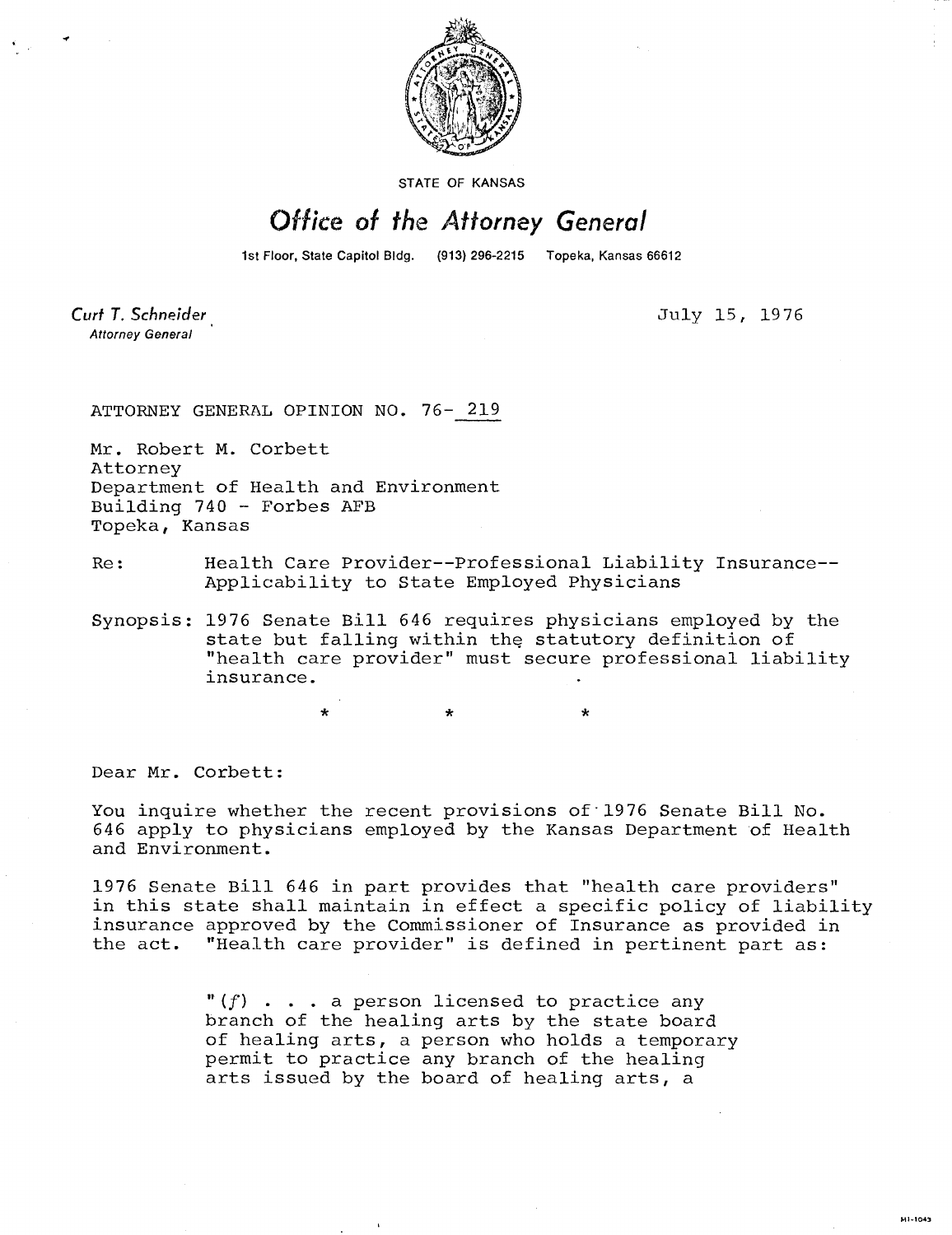person engaged in a postgraduate training program approved by the state board of healing arts . . . ."

You advise that several individuals employed by the Department of Health and Environment are licensed by this state to practice the healing arts, but that their employment entails little, if any, direct patient care. Also, you inquire whether the governmental immunity provisions of K.S.A. 46-9011 as well as the Good Samaritan Law (K.S.A. 65-2891 et seq.) may provide immunity from liability so as to exempt these physicians from the requirements of 1976 Senate Bill 646.

While the physicians employed by the Department of Health and Environment may be exposed to a very low profile of liability in the course of their duties, the statute does not qualify the mandatory insurance requirements based upon greater or lesser<br>risks. In specifying the three categories of individuals prae In specifying the three categories of individuals practicing under license from the State Board of Healing Arts (as above quoted) the act defines who shall be required to secure liability insurance by focusing on the license held and the professional service to be rendered and not on the potential liability which may be incurred. We find no exceptions to this save for the "self-insurer" provisions.

Accordingly, we are constrained to conclude that the terms and conditions of 1976 Senate Bill 646 require after July 1, 1976, as a mandatory condition precedent that each health care provider as defined therein who desires to provide professional

1. We note that K.S.A. 46-901 does not per se cloak the individual employed by a state agency with immunity. However, where acting within one's official scope of authority as a public officer, an employee may be able to rely upon the recognized general rule that public officers in the performance of duties imposed upon them by statute and exercising in good faith the judgment and discretion necessary therefor, are not liable personally in damages for injuries to private individuals resulting as a consequence of their official acts. Kern v. Miller, 216 Kan. 724, 533 P.2d 1244 (1975); Tillotson v. Fair, 160 Kan. 81, 159 P.2d 471 (1945).